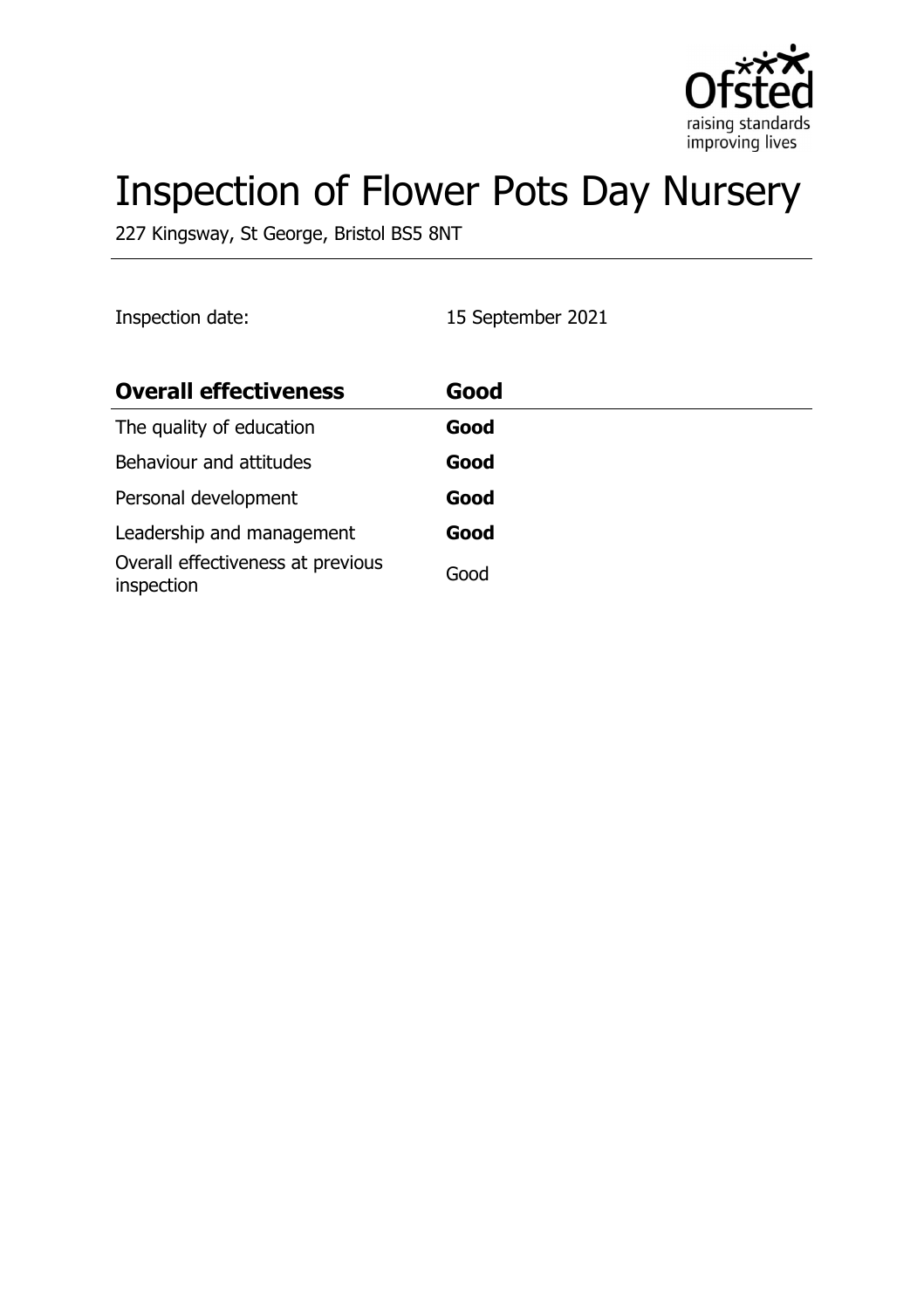

# **What is it like to attend this early years setting?**

## **The provision is good**

Children benefit from a well-resourced environment with a range of exciting play opportunities and resources which encourage them to explore and motivate them to learn. They arrive happy and settle quickly into nursery. Children have a positive attitude towards learning and are eager to be involved in the activities provided. They join in with telling stories and excitedly dig in the mud as they pretend to make cocoons for the caterpillars from their favourite story. Children behave well. They listen to the staff and are able to take turns with the resources independently. Children are kind and they include other children in their play. For example, they giggle together as they take turns to try and knock the wooden blocks over. The nursery remained open throughout the COVID-19 (coronavirus) pandemic. During this time, parents did not go into the nursery. They were greeted by staff at the door where they handed children over. Since then, staff have started to welcome parents back in so that they can see their children play and engage with their friends.

## **What does the early years setting do well and what does it need to do better?**

- $\blacksquare$  The new manager and staffing team work very well together. They reflect on the environment and their practice to make changes that benefit the children and their families. Procedures for monitoring children's progress are in the early stages, and staff are taking time to get to know children's needs to help them to target their teaching more effectively. During this time, staff ensure that children have opportunities to take part in activities and make good progress in their learning.
- $\blacksquare$  Children with special educational needs and/or disabilities (SEND) receive good support from the staff. Staff work closely with other professionals and children's parents to ensure that children with SEND have appropriate support for their specific needs.
- $\blacksquare$  The manager and staff work closely with parents to ensure that children are emotionally secure and settled. In some instances, staff visit children in their homes to help them with the transition back into the nursery after they have been off over the holidays. Parents report that staff are kind and caring. They feel that their children are looked after well. However, staff do not ensure that all parents are informed about their children's progress or involved in supporting their children's learning at home.
- $\blacksquare$  Children enjoy being creative and staff support this well. Children confidently choose from the paints and craft materials independently. They enjoy mixing the colours to see what happens. Staff encourage children as they excitedly paint their hands and explore what marks they can make on paper.
- Staff support older children's mathematical development well. They provide children with opportunities to explore numbers and quantities. Children excitedly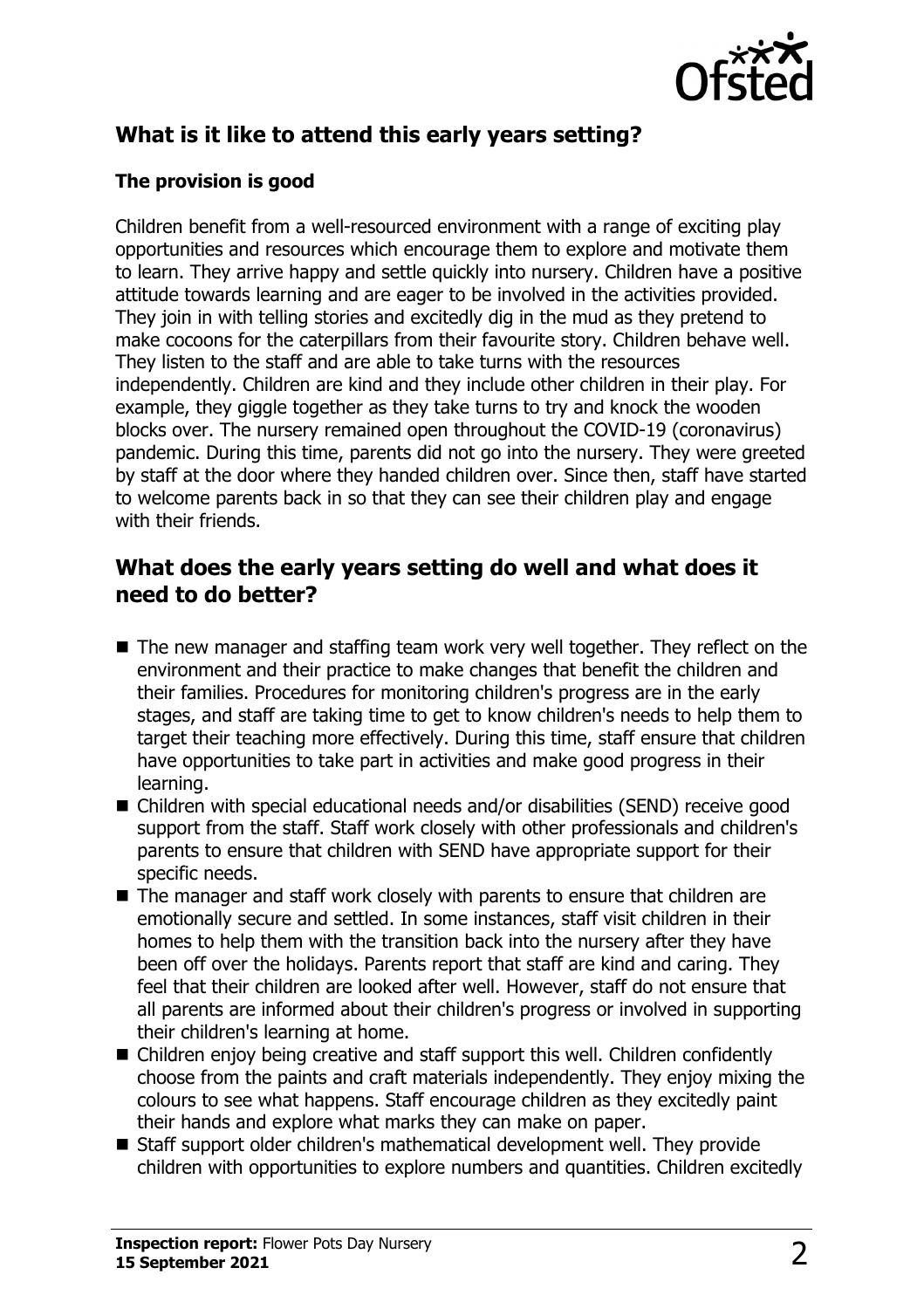

count and compare their plates of snack. They confidently talk about segments, using language such as 'half' and 'quarter' when they cut their fruit.

- The manager and staff plan their curriculum around the children's interests, and plan activities that they feel will benefit all of the children. Children throughout the nursery learn techniques to regulate their feelings through age-appropriate stories and activities to help them develop an understanding of their emotions. Children are encouraged to take time to feel calm and to manage their emotions in an appropriate way.
- Staff working with the older children support their language development well. Children are confident at communicating their ideas and sharing their views. For example, they confidently talk about what happens to a caterpillar when it builds a cocoon and then becomes a butterfly. However, staff working with the younger children do not consistently allow them time to think and speak, to support their language development further.
- $\blacksquare$  Children benefit from plenty of fresh air and exercise. They enjoy using the different areas of the garden throughout the day to be physical and to learn in a different environment.

## **Safeguarding**

The arrangements for safeguarding are effective.

The manager and staff have a good understanding of their responsibilities to keep children safe. They are able to recognise the indicators that may suggest a child is at risk of harm, and they know what to do if they have any concerns about children's welfare. Staff risk assess and supervise children well throughout their time at nursery. They speak to children about how to keep themselves safe when they are playing in the garden, so that children learn about risks and how to manage them. Staff remind children to have regular drinks of water when it is warm so that they keep hydrated and well.

## **What does the setting need to do to improve?**

#### **To further improve the quality of the early years provision, the provider should:**

- $\blacksquare$  continue to develop and implement the procedures to plan for children's individual next steps in leaning
- strengthen procedures so that all parents are informed about their children's progress and they are able to contribute and be involved in supporting learning at home
- $\blacksquare$  ensure that staff working with the younger children offer them more time to think and respond, to support their developing language skills.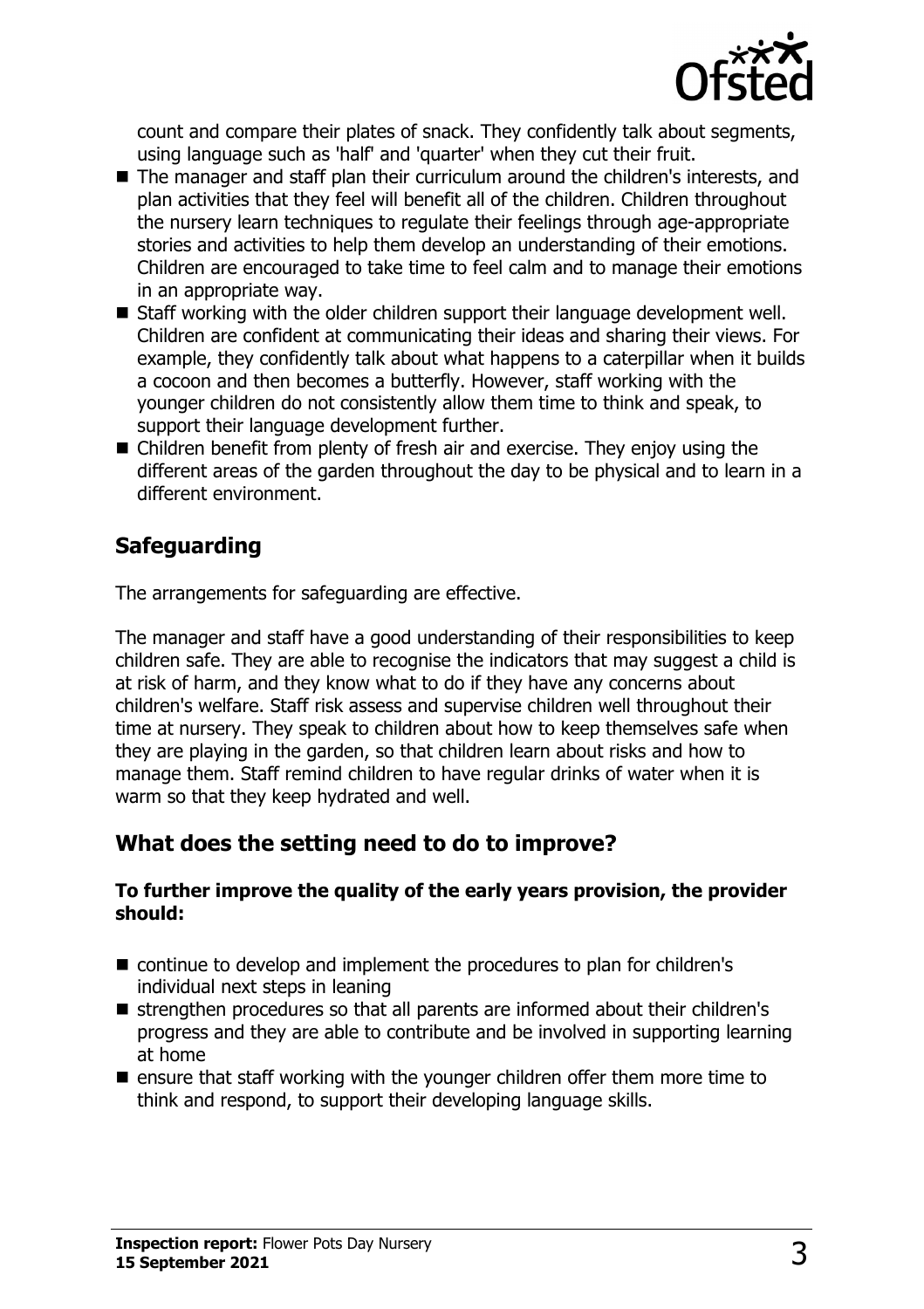

| <b>Setting details</b>                         |                                                                                      |
|------------------------------------------------|--------------------------------------------------------------------------------------|
| Unique reference number                        | EY543310                                                                             |
| <b>Local authority</b>                         | <b>Bristol City of</b>                                                               |
| <b>Inspection number</b>                       | 10207047                                                                             |
| <b>Type of provision</b>                       | Childcare on non-domestic premises                                                   |
| <b>Registers</b>                               | Early Years Register, Compulsory Childcare<br>Register, Voluntary Childcare Register |
| Day care type                                  | Full day care                                                                        |
| Age range of children at time of<br>inspection | $0$ to $4$                                                                           |
| <b>Total number of places</b>                  | 60                                                                                   |
| Number of children on roll                     | 75                                                                                   |
| Name of registered person                      | Little Acorns (South West) Limited                                                   |
| Registered person unique<br>reference number   | RP904196                                                                             |
| Telephone number                               | 0117 9612615                                                                         |
| Date of previous inspection                    | 11 August 2017                                                                       |

## **Information about this early years setting**

Flower Pots Day Nursery registered in 2017 and is based in St George, Bristol. The nursery opens from 7.30am until 6pm each weekday throughout the year. It is in receipt of funding for the provision of free early education for children aged two, three and four years. There are 17 members of staff employed to work at the nursery. Of these, seven hold qualifications at level 3 and one holds level 2.

## **Information about this inspection**

#### **Inspector**

Victoria Nicolson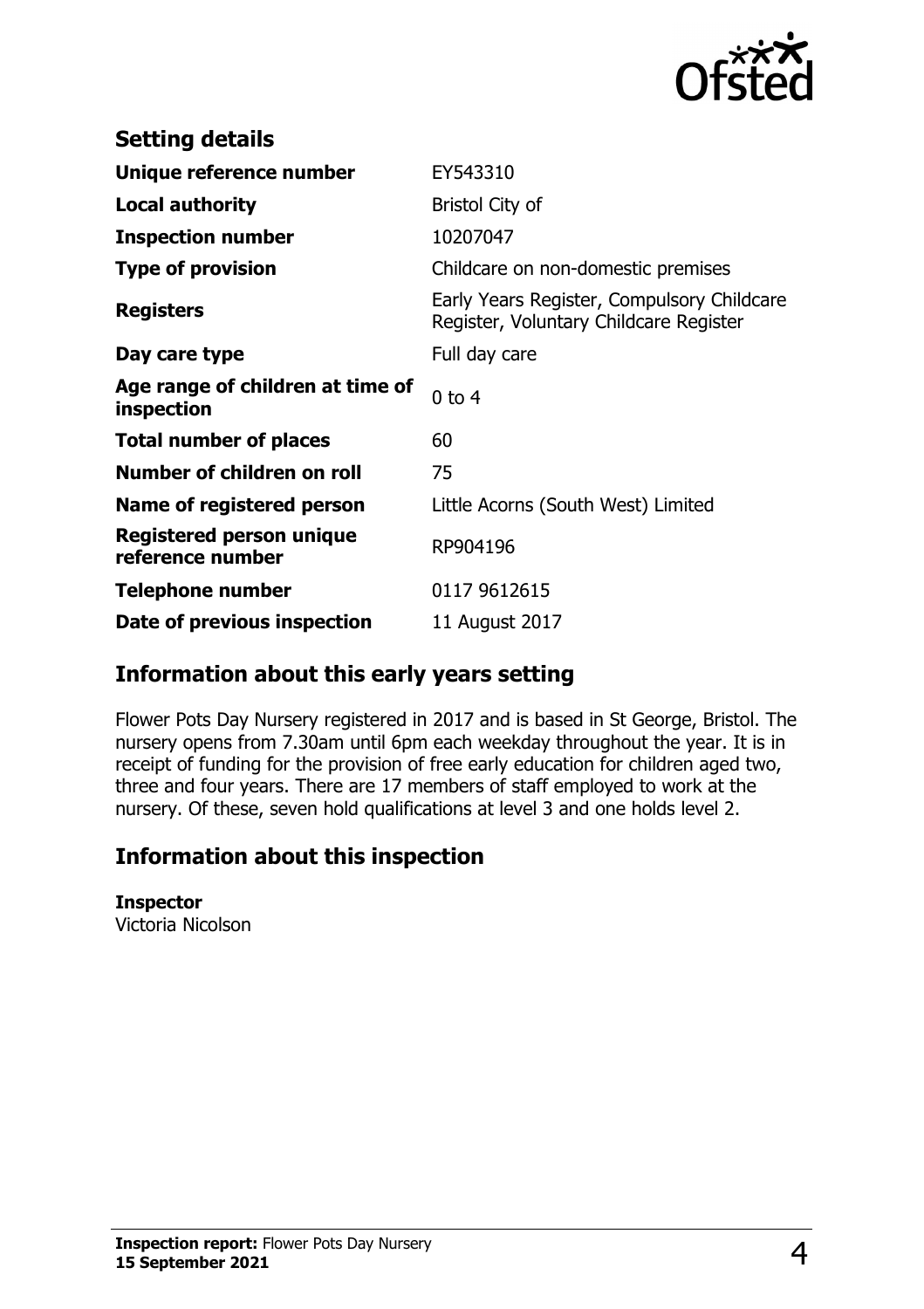

### **Inspection activities**

- $\blacksquare$  This was the first routine inspection the setting received since the COVID-19 (coronavirus) pandemic began. The inspector discussed the impact of the pandemic with the provider and has taken that into account in their evaluation of the setting.
- $\blacksquare$  The inspector spoke to staff and children at appropriate times throughout the inspection
- $\blacksquare$  The inspector spoke to parents and took their views into consideration.
- $\blacksquare$  A meeting was held with the leaders, and the inspector sampled documentation.
- $\blacksquare$  The manager took the inspector on a learning walk and discussed how she delivers her curriculum.
- $\blacksquare$  The inspector carried out a joint observation with the manager.

We carried out this inspection under sections 49 and 50 of the Childcare Act 2006 on the quality and standards of provision that is registered on the Early Years Register. The registered person must ensure that this provision complies with the statutory framework for children's learning, development and care, known as the early years foundation stage.

If you are not happy with the inspection or the report, you can [complain to Ofsted](http://www.gov.uk/complain-ofsted-report).